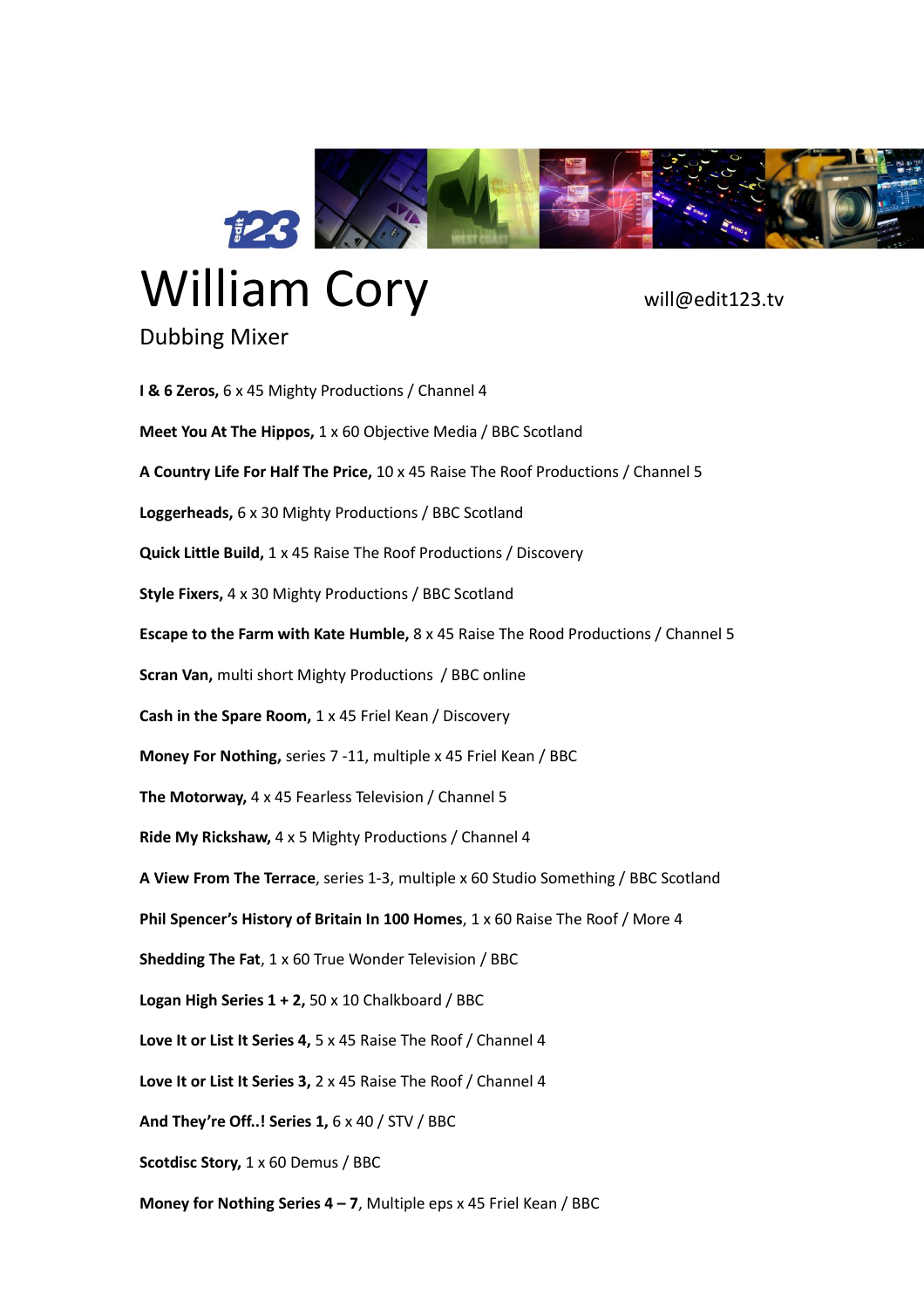**Get Away For Winter Series 1**, 15 x 45 Friel Kean/ BBC

L**ucy Worsley: Elizabeth I's Battle for God's Music,** 1 x 60 Matchlight / BBC 4

**The Forest**, 3 x 30 Tern / BBC

**Winnie the Pooh: The Greatest Bear in the World**, 1 x 60 Finestripe / BBC

**Flights from Hell: Caught on Camera**, 1 x 45 Tern TV / Channel 4

**Partition: Legacy of the Line**, 1 x 60 Turmeric / BBC

**The Highland Midwife**, 3 x 60 Matchlight / Channel 5

**Burns in the USA**, 1 x 60 Finestripe / BBC

**Russell Brand: End the Drugs War**, 1 x 60 Matchlight / Channel 4

**Winnie the Pooh: The Greatest Bear in the World**, 1 x 60 Finestripe / BBC

**Soup Cans and Superstars: How Pop Art Changed the World**, 1 x 90 Matchlight / BBC

**Britain's Wildest Weather**, 1 x 70 Tern TV / Channel 4

**Robson Green's Grand Slam**, 2 x 45 IWC Media / Travel Channel

**The River**, 4 x 30 Tern TV / BBC

**This Farming Life**, Series 1, 12 x 60 / BBC

**Air Ambulance ER** Series 2, 4 x 45 Tern TV / Sky

**Countryside 999** Series 2, 15 x 45 / BBC

**Tea Cup Travels** Series 1-2, 46 x 15 Plum Films / CBBC

**Murder**, 3 x 60 Touchpaper / BBC Sound Effects Editor - Dialogue Editor - ADR Recordist / Editor

**The Replacement**, 3 x 60 Left Bank Pictures / BBC Dubbing Editor

**M.I. High**, Series 7, 13 x 30 Kudos / BBC Sound Effects Editor - Dialogue Editor - ADR Recordist / Editor

**Eve**, Series 1-3, 36 x 30 Leopard / BBC Sound Effects Editor - Dialogue Editor - ADR Recordist / Editor